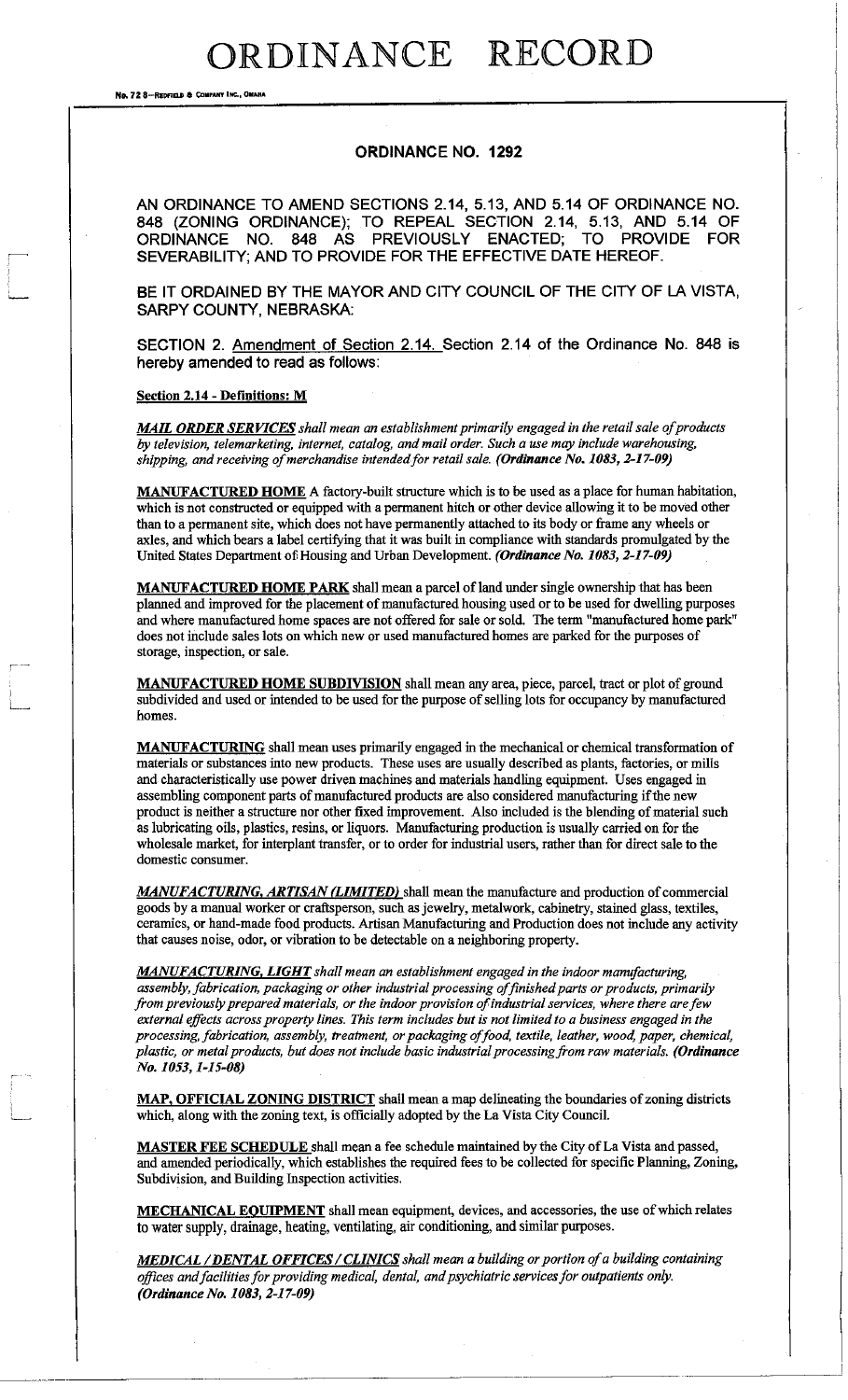*MEETING HAL L shall mean a building designed for public assembly. (Ordinance No. 1083, 2-17-09)* 

*MICROBREWER Y shall mean an establishment that produces and distributes beer, ale, or other fermented malt beverages. By definition, these establishments produce less than 20,000 barrels per year with 75 percent or more of its beer, ale, or other fermented malt beverage sold off-site.* 

MINI-STORAGE OR MINI-WAREHOUSE (See Self-Service Storage Facility)

*MISCELLANEOUS REPAIR SERVICES* shall include electrical repair shops; watch, clock and jewelry *repair shops; and re-upholstery and furniture repair. (See also Standard Industrial Classification (SIC) Major Group 76, published by the U.S. Department of Labor) (Ordinance No. 1053,1-15-08)* 

**MISCELLANEOUS STRUCTURES** shall mean structures, other than buildings, visible from public ways. Examples are: memorials, antennas, water tanks and towers, sheds, shelters, fences, and walls, kennels, transformers, drive-up facilities. *(Ordinance No. 1083, 2-17-09)* 

MIXED USE shall mean properties where various uses, such as office, commercial, institutional, and residential, are combined in a single building or on a single site in an integrated development project with significant functional interrelationships and a coherent physical design.

**MOBILE HOME** (See Dwelling, Mobile Home)

MOBILE HOME PARK (See Manufactured Home Park)

**MOBILE HOME SUBDIVISION** (See Manufactured Home Subdivision)

*MORTUAR Y shall mean an establishment in which the deceased are preparedfor burial or cremation. The facility may include funeral services and spaces for informal gatherings or display of funeral*  equipment. This classification excludes cemeteries. (Ordinance No. 1083, 2-17-09)

**MOTEL** (See Hotel)

MOTOR VEHICLE shall mean every self-propelled vehicle, not operated upon rails, except mopeds and self-propelled invalid chairs. *(Ordinance No. 891, 2-04-03)* 

SECTION 2. Amendment of Section 5.13. Section 5.13 of the Ordinance No. 848 is hereby amended to read as follows:

#### **Section 5.13 1-1 Light Industrial.**

*5.13.01* **Intent:** *It is the intent of the Light Industrial District Regulations to provide for limited industrial uses and services, including some retail businesses, wholesaling, and storage activities; to preserve landfor the expansion of basic economic activities; to avoid incompatible land uses, to serve these areas with adequate transportation facilities, and to prevent or mitigate hazards to adjacent properties. (Ordinance No. 1053,1-15-08)* 

#### **5.13.02 Permitted Uses:** *(Revisions by Ordinance No. 1053,1-15-08, unless otherwise noted) 5.13.02.01 Light Manufacturing 5.13.02.02 Automotive services, except repair, towing and wrecking*

|            | Automotive services, except repair, towing and wrecking                             |
|------------|-------------------------------------------------------------------------------------|
| 5.13.02.03 | <b>Business services</b>                                                            |
| 5.13.02.04 | Facilities for building construction contractors                                    |
| 5.13.02.05 | Landscape and horticultural services                                                |
| 5.13.02.06 | <i>Medical and dental laboratories</i>                                              |
| 5.13.02.07 | Assembly of electrical and electronic appliances                                    |
| 5.13.02.08 | Miscellaneous repair services, not including automotive                             |
| 5.13.02.09 | Printing, publishing, and allied industries                                         |
| 5.13.02.10 | Electric, gas and sanitary services, not including collection and disposal of solid |
|            | waste or hazardous waste                                                            |
| 5.13.02.11 | General warehousing                                                                 |
| 5.13.02.12 | Testing laboratories                                                                |
| 5.13.02.13 | Publicly owned and operated facilities (Ordinance No. 950, 3-1-05)                  |
| 5.13.02.14 | Special and vocational training facilities (Ordinance No. 950, 3-1-05)              |
| 5.13.02.15 | Wholesale trade of goods                                                            |
| 5.13.02.16 | Microbreweries without on-site sales                                                |
|            |                                                                                     |

**5.13.03 Permitted Conditional Uses:** *(Revisions by Ordinance No. 1053,1-15-08, unless otherwise noted)* 

- *5.13.03.01 Animal specialty services*
- *5.13.03.02 Automotive rental/leasing and other heavy equipment rental*  5.13.03.03 Household furniture, furnishings, and equipment store *5.13.03.04 Hardware, lawn and garden supply store*
- *5.13.03.05 Lumber and other building materials dealer*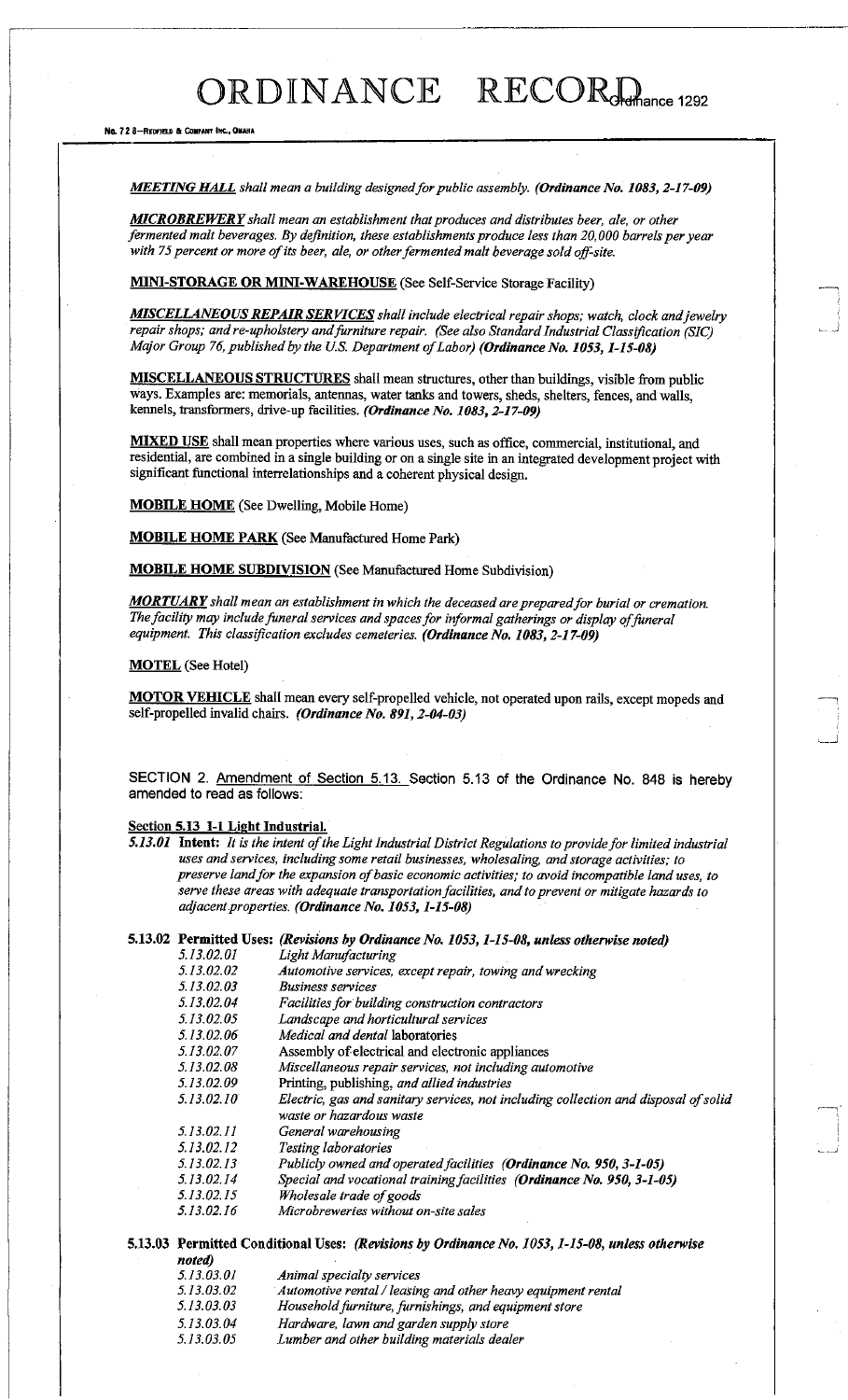No. 728-REDFIELD & COMPA

| 5.13.03.06                           |                                                                                                                                                                        | Outdoor display of merchandise                                                                                                                                                |                           |              |                         |             |               |                 |
|--------------------------------------|------------------------------------------------------------------------------------------------------------------------------------------------------------------------|-------------------------------------------------------------------------------------------------------------------------------------------------------------------------------|---------------------------|--------------|-------------------------|-------------|---------------|-----------------|
| 5.13.03.07                           |                                                                                                                                                                        | Radio, television and communication towers and transmitters, as per Section                                                                                                   | 7.11                      |              |                         |             |               |                 |
| 5.13.03.08                           |                                                                                                                                                                        | Utility substations, terminal facilities, and reservoirs                                                                                                                      |                           |              |                         |             |               |                 |
| 5.13.03.09                           |                                                                                                                                                                        | Farm-implement sales and service                                                                                                                                              |                           |              |                         |             |               |                 |
| 5.13.03.10                           |                                                                                                                                                                        | Cabinetry millwork                                                                                                                                                            |                           |              |                         |             |               |                 |
| 5.13.03.11                           |                                                                                                                                                                        | Gasoline service stations                                                                                                                                                     |                           |              |                         |             |               |                 |
| 5.13.03.12                           |                                                                                                                                                                        | Automotive repair services                                                                                                                                                    |                           |              |                         |             |               |                 |
| 5.13.03.13                           |                                                                                                                                                                        | Sale of recreational vehicles, including boats and jet skis                                                                                                                   |                           |              |                         |             |               |                 |
| 5.13.03.14                           |                                                                                                                                                                        | Indoor recreational facility (Ordinance No. 918, 10-6-03)                                                                                                                     |                           |              |                         |             |               |                 |
| 5.13.03.15                           |                                                                                                                                                                        | Veterinary Services, not including livestock                                                                                                                                  |                           |              |                         |             |               |                 |
| 5.13.03.16                           |                                                                                                                                                                        | Self-service storage facility (Ordinance No. 1069, 8-19-08)                                                                                                                   |                           |              |                         |             |               |                 |
| 5.13.03.17                           |                                                                                                                                                                        | <b>Industrial Condominiums</b>                                                                                                                                                |                           |              |                         |             |               |                 |
| 5.13.03.18                           |                                                                                                                                                                        | Microbreweries with on-site sales                                                                                                                                             |                           |              |                         |             |               |                 |
| 5.13.04 Permitted Accessory Uses     |                                                                                                                                                                        |                                                                                                                                                                               |                           |              |                         |             |               |                 |
| 5.13.04.01                           |                                                                                                                                                                        | Buildings and uses customarily incidental to the permitted uses                                                                                                               |                           |              |                         |             |               |                 |
| 5.13.04.02                           |                                                                                                                                                                        | Parking as permitted in Section 7.05 through 7.09                                                                                                                             |                           |              |                         |             |               |                 |
| 5.13.04.03                           |                                                                                                                                                                        | Signs allowed in Section 7.01 through 7.04                                                                                                                                    |                           |              |                         |             |               |                 |
| 5.13.04.04                           |                                                                                                                                                                        | Temporary buildings and uses incidental to construction work that will be                                                                                                     |                           |              |                         |             |               |                 |
|                                      |                                                                                                                                                                        | removed upon completion or abandonment of the construction work                                                                                                               |                           |              |                         |             |               |                 |
| 5.13.04.05                           |                                                                                                                                                                        | Landscaping as required by Section 7.17                                                                                                                                       |                           |              |                         |             |               |                 |
|                                      |                                                                                                                                                                        |                                                                                                                                                                               |                           |              |                         |             |               |                 |
| 5.13.05 Height and Lot Requirements: |                                                                                                                                                                        |                                                                                                                                                                               |                           |              |                         |             |               |                 |
| 5.13.05.01                           |                                                                                                                                                                        | The height and minimum lot requirements shall be as follows:                                                                                                                  |                           |              |                         |             |               |                 |
|                                      |                                                                                                                                                                        | Lot Area                                                                                                                                                                      | Lot                       | Front        | Side                    | Rear        | Max.          | Max. Lot        |
| Use<br><b>Permitted Uses</b>         |                                                                                                                                                                        | $(SF)^2$<br>10,000                                                                                                                                                            | Width <sup>2</sup><br>100 | Yard<br>35'' | Yard<br>30 <sup>2</sup> | Yard<br>25' | Height<br>45' | Coverage<br>65% |
| <b>Permitted Conditional Uses</b>    |                                                                                                                                                                        | 10,000                                                                                                                                                                        | 100                       | 35''         | 30 <sup>2</sup>         | 25"         | 45'           | 65%             |
|                                      |                                                                                                                                                                        | 35' front yard setback required only when no parking is present in the front yard. If parking is located in the front yard then front                                         |                           |              |                         |             |               |                 |
|                                      |                                                                                                                                                                        | yard setback is a minimum of sixty (60) feet.                                                                                                                                 |                           |              |                         |             |               |                 |
| $\pmb{z}$                            |                                                                                                                                                                        | Lots created before January 1, 2008 may have a minimum Lot Area of 10,000 square feet and may have less than the<br>minimum 100 feet lot width. (Ordinance No. 1053, 1-15-08) |                           |              |                         |             |               |                 |
|                                      |                                                                                                                                                                        |                                                                                                                                                                               |                           |              |                         |             |               |                 |
| 5.13.06 Use Limitations:             |                                                                                                                                                                        |                                                                                                                                                                               |                           |              |                         |             |               |                 |
| 5.13.06.01                           |                                                                                                                                                                        | When adjacent to residentially zoned land, no parking, drives or signs shall be                                                                                               |                           |              |                         |             |               |                 |
|                                      | allowed in any required yard within thirty (30) feet of such district. Furthermore,<br>permanent screening shall be provided in this area in order to minimize impacts |                                                                                                                                                                               |                           |              |                         |             |               |                 |
|                                      |                                                                                                                                                                        |                                                                                                                                                                               |                           |              |                         |             |               |                 |
|                                      |                                                                                                                                                                        | on residentially zoned property, as per Section 7.17.04. (Ordinance No. 1053,                                                                                                 |                           |              |                         |             |               |                 |
|                                      |                                                                                                                                                                        | $1 - 15 - 08$                                                                                                                                                                 |                           |              |                         |             |               |                 |
| 5.13.06.02                           |                                                                                                                                                                        | No outdoor storage, except the display of merchandise for sale to the public,                                                                                                 |                           |              |                         |             |               |                 |
|                                      |                                                                                                                                                                        | shall be permitted.                                                                                                                                                           |                           |              |                         |             |               |                 |

| 5.13.06.03 | Exterior lighting fixtures shall be shaded so that no direct light is cast upon any |
|------------|-------------------------------------------------------------------------------------|
|            | residential property and so that no glare is visible to any traffic on any public   |
|            | street.                                                                             |
|            |                                                                                     |

*5.13.06.04 No use shall produce a nuisance or hazardfrom fire, explosion, toxic or corrosive fumes, gas, smoke, odors, obnoxious dust or vapor, harmful radioactivity, offensive noise or vibration, flashes, objectionable effluent, or electrical interference which may affect or impair the normal use and peaceful enjoyment of any surrounding property, structure, or dwelling. (Ordinance No. 1053,1-15-08)* 

#### **5.13.07 Performance Standards:**

See Section 7.16 of the Supplemental Regulations.

SECTION 3. Amendment of Section 5.14. Section 5.14 of the Ordinance No. 848 is hereby amended to read as follows:

#### **Section 5.14 1-2 Heavy Industrial**

**5.14.01 Intent:** *It is the intent of the Heavy Industrial District Regulations to provide for industrial uses and services, including some manufacturing, wholesaling and storage activities; to preserve land for the expansion of the basic economic activities; to avoid incompatible land uses; to serve these areas with adequate transportation facilities; and to prevent or mitigate hazards to adjacent properties. (Ordinance No. 1053,1-15-08)* 

Adult Entertainment Facilities are included in this Zoning District. The intent of the La Vista Zoning Ordinance is not to prohibit these uses but to regulate the secondary effects of these uses within the community.

#### **5.14.02 Permitted Uses:** *(Revisions by Ordinance No. 1053,1-15-08, unless otherwise noted)*  5.14.02.01 Assembly, fabrication, *packaging* <sup>a</sup>and processing of products inside an enclosed building, except hazardous *or toxic* materials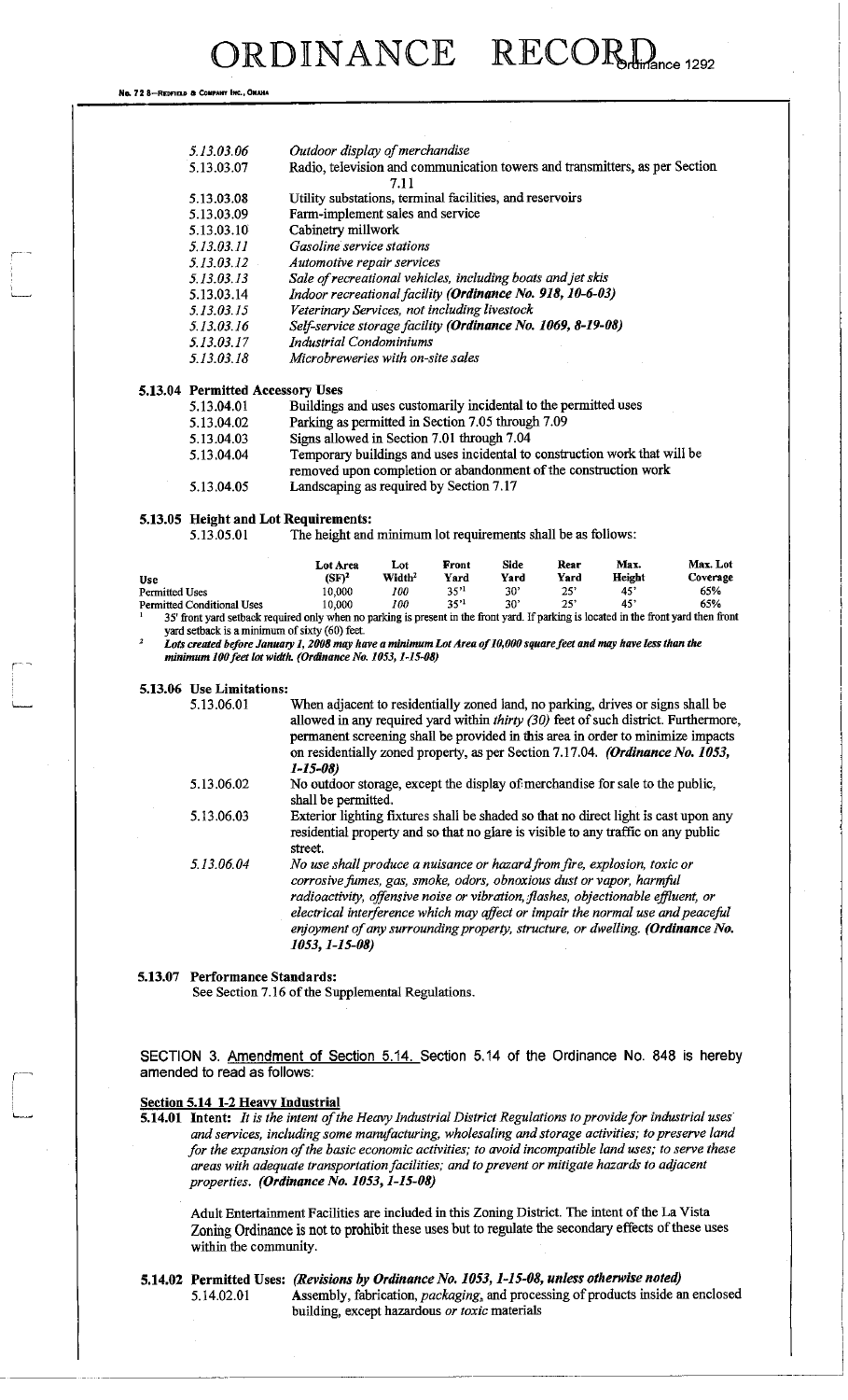# **ORDINANCE RECORGANCE**

No. 72 8-REDFIELD & COMPANY INC., OMAHA

| 5.14.02.02               | Automotive services, except repair, towing and wrecking                                                                                                                                                                                |
|--------------------------|----------------------------------------------------------------------------------------------------------------------------------------------------------------------------------------------------------------------------------------|
| 5.14.02.03               | <b>Business services</b>                                                                                                                                                                                                               |
| 5.14.02.04               | Facilities for building construction contractors                                                                                                                                                                                       |
| 5.14.02.05               | Landscape and horticultural services                                                                                                                                                                                                   |
| 5.14.02.06               | Medical and dental laboratories                                                                                                                                                                                                        |
| 5.14.02.07               | Miscellaneous repair services, not including automotive                                                                                                                                                                                |
| 5.14.02.08               | Printing, publishing, and allied industries                                                                                                                                                                                            |
| 5.14.02.09               | Electric, gas and sanitary services, not including collection and disposal of solid                                                                                                                                                    |
|                          | waste or hazardous waste                                                                                                                                                                                                               |
| 5.14.02.10               | General warehousing                                                                                                                                                                                                                    |
| 5.14.02.11<br>5.14.02.12 | Testing laboratories                                                                                                                                                                                                                   |
| 5.14.02.13               | Facilities for heavy construction contractors<br>Manufacturing of apparel, textile mill products, furniture and fixtures,                                                                                                              |
|                          | transportation equipment, and assembly of electrical and electronic equipment<br>and components                                                                                                                                        |
| 5.14.02.14               | Manufacture of light sheet metal products including heating and ventilation<br>equipment.                                                                                                                                              |
| 5.14.02.15               | Manufacturing of food and kindred products, limited to bakery items, dairy<br>products, sugar and confectionary products, and beverages                                                                                                |
| 5.14.02.16               | Manufacturing stone, clay, glass and concrete products                                                                                                                                                                                 |
| 5.14.02.17               | Millwork; veneer, plywood and structural wood products manufacturing-                                                                                                                                                                  |
| 5.14.02.18               | Publicly owned and operated facilities. (Ordinance No. 950, 3-1-05)                                                                                                                                                                    |
| 5.14.02.19               | Special and vocational educational and training facilities. (Ordinance No. 950,<br>$3 - 1 - 05$                                                                                                                                        |
| 5.14.02.20               | <b>Transportation services</b>                                                                                                                                                                                                         |
| 5.14.02.21               | Trucking and courier services, except air                                                                                                                                                                                              |
| 5.14.02.22               | Veterinary Services, including livestock                                                                                                                                                                                               |
| 5.14.02.23               | Wholesale trade of goods                                                                                                                                                                                                               |
| 5.14.02.24               | Microbreweries without on-site sales                                                                                                                                                                                                   |
|                          |                                                                                                                                                                                                                                        |
| noted)                   | 5.14.03 Permitted Conditional Uses: (Revisions by Ordinance No. 1053, 1-15-08, unless otherwise                                                                                                                                        |
| 5.14.03.01               | Automotive rental / leasing and other heavy equipment rental                                                                                                                                                                           |
| 5.14.03.02               | Manufacturing of food and kindred products, except bakery items, dairy                                                                                                                                                                 |
|                          | products, sugar and confectionary products, and beverages                                                                                                                                                                              |
| 5.14.03.03               | Lumber and other building materials dealer                                                                                                                                                                                             |
| 5.14.03.04               | Outdoor storage or display of merchandise                                                                                                                                                                                              |
| 5.14.03.05               | Radio, television and communication towers and transmitters, as per Section<br>7.11                                                                                                                                                    |
| 5.14.03.06               | Utility substations, terminal facilities, and reservoirs                                                                                                                                                                               |
| 5.14.03.07               | Farm-implement sales and service                                                                                                                                                                                                       |
| 5.14.03.08               | Temporary Batch plant for concrete, asphalt, or paving material, not to exceed<br>24 months of operations                                                                                                                              |
| 5.14.03.09               | Cabinetry millwork                                                                                                                                                                                                                     |
| 5.14.03.10               | Recycling center for computers, televisions and household items                                                                                                                                                                        |
| 5.14.03.11               | Storage of bulk petroleum products                                                                                                                                                                                                     |
| 5.14.03.12               | The manufacturing, compounding, processing, extruding, painting, coating and<br>assembly of steel, metal, vinyl, plastic, paper and similar products and related<br>outdoor and indoor storage activities. (Ordinance No. 855, 3-5-02) |
| 5.14.03.13               | Gasoline service stations                                                                                                                                                                                                              |
| 5.14.03.14               | Automotive repair services                                                                                                                                                                                                             |
| 5.14.03.15               | Sale of recreational vehicles, including boats and jet skis                                                                                                                                                                            |
| 5.14.03.16               | Indoor recreational facility (Ordinance No. 918, 10-6-03)                                                                                                                                                                              |
| 5.14.03.17               | Self-service storage facility (Ordinance No. 1069, 8-19-08)                                                                                                                                                                            |
| 5.14.03.18               | <b>Adult Entertainment establishments</b>                                                                                                                                                                                              |
|                          | No Adult business shall be closer than 500 feet to any similar use and no<br>1.                                                                                                                                                        |
|                          | closer than 500feet to a residential district / use, religious uses, educational<br>uses and recreational uses. Measurements shall be made in a straight line,                                                                         |
|                          | without regard to intervening structures or objects, from the main entrance                                                                                                                                                            |
|                          | of such adult business to the point on the property line of such other adult                                                                                                                                                           |
|                          | business, residential district / use, religious use, educational uses and                                                                                                                                                              |
|                          | recreational use. In addition, no Adult establishment shall be located within                                                                                                                                                          |
|                          | the Gateway Corridor Overlay or within 500 feet of said Overlay Corridor.                                                                                                                                                              |
|                          | Said businesses shall be screened along adjoining property lines as to<br>2.                                                                                                                                                           |
|                          | prevent any direct visual contact of the adult business at the perimeter.<br>3.                                                                                                                                                        |
|                          | Doors, curtains and any other means of obstruction to the opening of all                                                                                                                                                               |
|                          | booths and other preview areas, including but not limited to Adult Novelty<br>Businesses, Adult Motion Picture Arcades, Adult Mini-Motion Picture                                                                                      |
|                          |                                                                                                                                                                                                                                        |
|                          | Theaters, and Adult Motion Picture Theaters shall be removed and kept off<br>at all times during the execution of this Permit. Failure to comply with this                                                                             |
|                          | condition shall result in revocation of the Conditional Use Permit.                                                                                                                                                                    |
|                          | No adult business shall be open for business between the hours of one am                                                                                                                                                               |
|                          | 4.<br>and six a.m.                                                                                                                                                                                                                     |
|                          |                                                                                                                                                                                                                                        |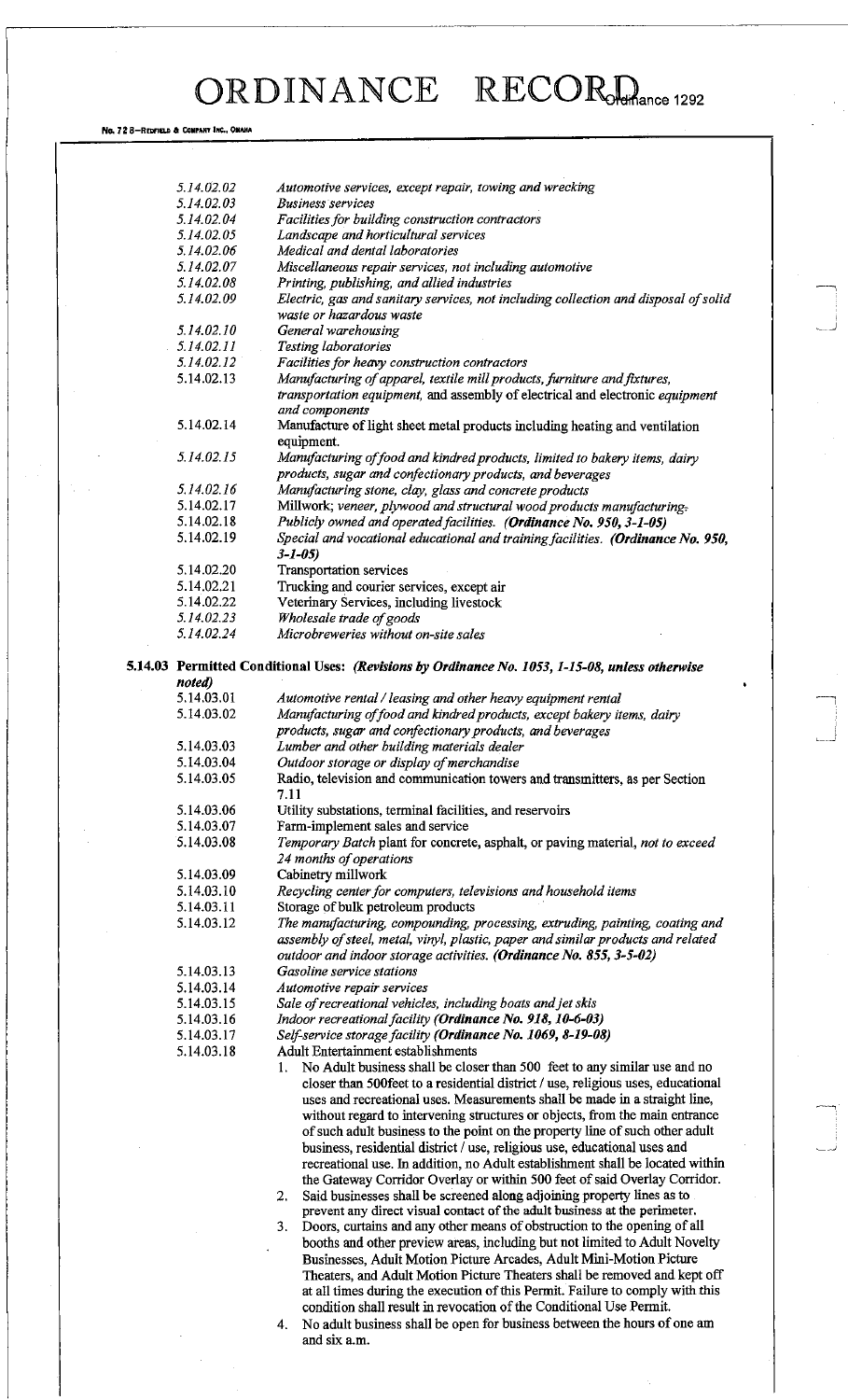No. 72 8-REDEFIELD COMPANY INC.

- 5. The proposed location, design, construction and operation of the particular use adequately safeguards the health, safety, and general welfare of persons residing or working in adjoining or surrounding property.
- 6. Such use shall not impair an adequate supply of light and air to surrounding property.
- 7. Such use shall not unduly increase congestion in the streets or public danger of fire and safety.
- 8. Any explicit signs shall not be seen from any point off-premises.
- 9. Such use shall not diminish or impair established property values in adjoining or surrounding property.
- 10. Such use shall be in accord with the intent, purpose and spirit of this Ordinance and the Comprehensive Development Plan of La Vista, Nebraska.
- 11. Applications for adult businesses under the terms of this Section shall be accompanied by evidence concerning the feasibility of the proposed request and its effect on surrounding property and shall include a site plan defining the areas to be developed for buildings and structure, the areas to be developed for parking, driveways and points of ingress and egress, the location and height of walls, the location and type of landscaping, and the location, size and number of signs.
- 12. An adult business shall post a sign at the entrance of the premises which shall state the nature of the business and shall state that no one under the age of eighteen (18) years of age is allowed on the premises. This Section shall not be construed to prohibit the owner from establishing an older age limitation for coming on the premises.
- 13. Prohibited Activities of Adult Businesses
	- A. No adult business shall employ any person less than eighteen (18) years of age.
	- B. No adult business shall furnish any merchandise or services to any person who is under eighteen (18) years of age.
	- C. No adult business shall be conducted in any manner that permits the observation of any model or any material depicting, describing or relating to specified sexual activities or specified anatomical areas by display, decoration, sign, show window or other opening from any public way or from any property not licensed as an adult use. No operator of an adult business or any officer, associate, member, representative, agent, owner, or employee of such business shall engage in any activity or conduct in or about the premises which is prohibited by this Ordinance or any other laws of the State.
	- D. No part of the interior of the adult business shall be visible from the pedestrian sidewalk, walkway, street, or other public or semi-public area.

| 5.14.03.19 | <b>Industrial Condominiums</b> |
|------------|--------------------------------|
| 5140200    | 1 Banakan mandan sulta are -   |

5.14.03.20 *Microbreweries with on-site sales* 

#### **5.14.04 Permitted Accessory Uses:**

| 5.14.04.01 | Buildings and uses customarily incidental to the permitted uses                                                                               |
|------------|-----------------------------------------------------------------------------------------------------------------------------------------------|
| 5.14.04.02 | Parking as permitted in Section 7.05 through 7.09                                                                                             |
| 5.14.04.03 | Signs allowed in Section 7.01 through 7.04                                                                                                    |
| 5.14.04.04 | Temporary buildings and uses incidental to construction work which will be<br>removed upon completion or abandonment of the construction work |
| 5.14.04.05 | Live-in quarters used by live-in watchman or custodians during periods of<br>construction                                                     |
| 5.14.04.06 | Landscaping as required by Section 7.17                                                                                                       |

#### **5.14.05 Height and Lot Requirements:**

5.14.05.01 The height and minimum lot requirements shall be as follows:

| Use                                                                                                                            | Lot Area<br>(SF) <sup>2</sup> | Lot<br>Width <sup>2</sup> | Front<br>Yard | Side<br>Yard | Rear<br>Yard | Max.<br>Height | Max. Lot<br>Coverage |
|--------------------------------------------------------------------------------------------------------------------------------|-------------------------------|---------------------------|---------------|--------------|--------------|----------------|----------------------|
| Permitted Uses                                                                                                                 | 10.000                        | 100                       | $3^{51}$      | $30^{\circ}$ | 25'          | -451           | 75%                  |
| <b>Permitted Conditional Uses</b>                                                                                              | 10.000                        | 100                       | $35^{11}$     | 30'          | 25'          | -451           | 75%                  |
| Art Constituted and only control on the constant of the control in the Constituted Warmington is interested in the Constituted |                               |                           |               |              |              |                |                      |

required only when no parking is present in the front yard. If parking is located in the front yard then front yard setback is a minimum of sixty (60) feet.

Lots created before January 1, 2008 may have a minimum Lot Area of 10,000 square feet and may have less than the minimum 100 feet lot width. (Ordinance No. 1053, 1-15-08)

### **5.14.06 Use Limitations:**

When adjacent to residentially zoned land, no parking, drives or signs shall be allowed in any required yard within *thirty (30)* feet of such district. Furthermore, permanent screening shall be provided in this area in order to minimize impacts on residentially zoned property, as per Section 7.17.04. *(Ordinance No. 1053,1- 15-08)*